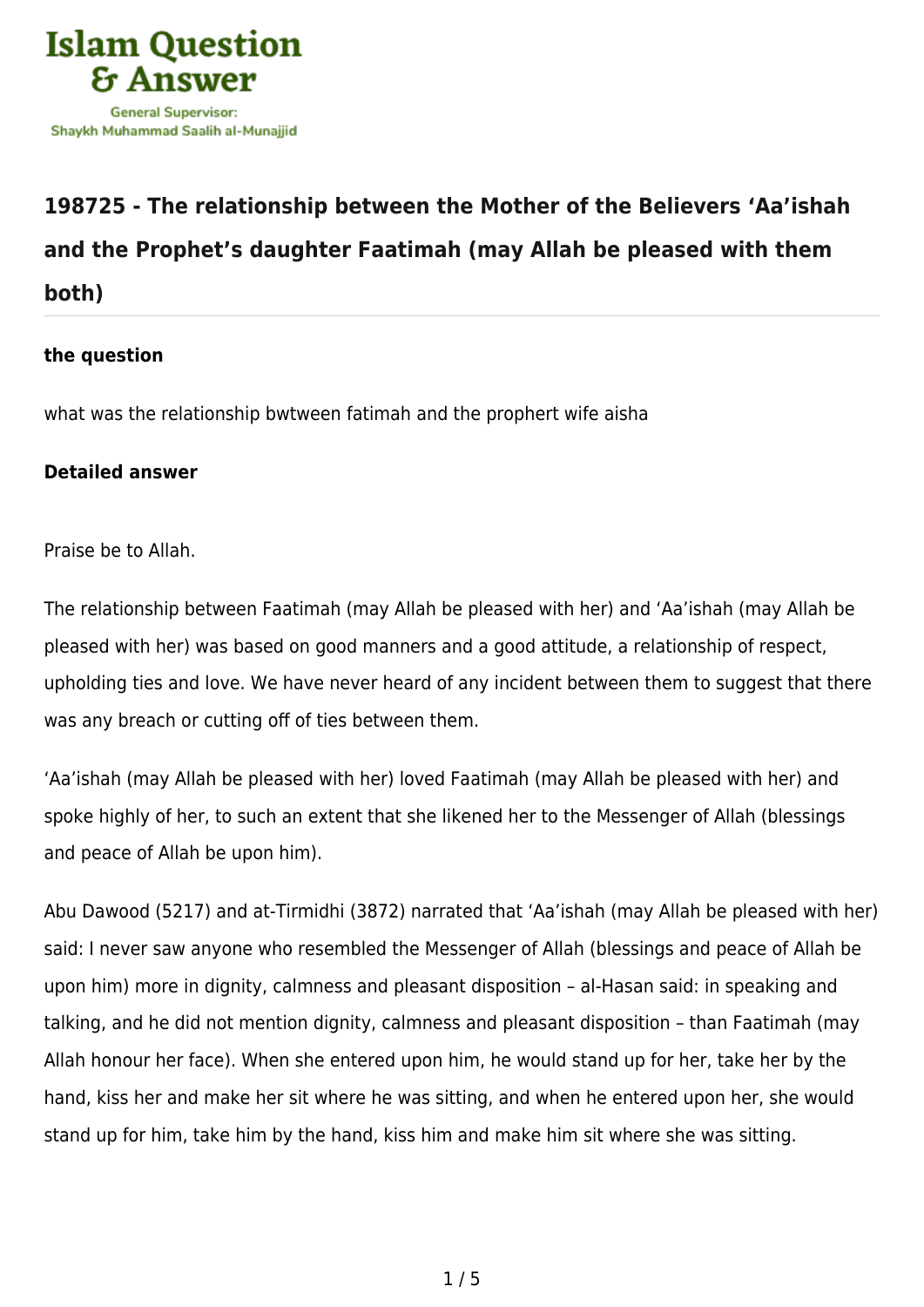

Classed as saheeh by al-Albaani in Saheeh Abi Dawood.

"Dignity" refers to good conduct in matters of religion, and also has to do having a balanced attitude.

"Calmness": Abu 'Ubayd said: Calmness and pleasant disposition are similar in meaning; this may be said with regard to tranquillity and dignity, or with regard to appearance and attributes.

"Pleasant disposition" this refers to elegance in walking, speaking and so on.

## Fath al-Baari (10/510)

Al-Bukhaari (6285) and Muslim (2450) narrated that 'Aa'ishah the Mother of the Believers said: We, the wives of the Prophet (blessings and peace of Allah be upon him) were all with him [on one occasion] and not one of us was absent. Then Faatimah (peace be upon her) came walking, and by Allah, her manner of walking was like that of the Messenger of Allah (blessings and peace of Allah be upon him). When he saw her, he welcomed her and said: "Welcome to my daughter," then seated her to his right or his left. Then he whispered something to her and she wept greatly, and when he saw how sad she was, he whispered something else to her and she smiled. I, out of all his wives, said to her: The Messenger of Allah (blessings and peace of Allah be upon him) singled you out, from all of us, to whisper something to you, then you wept. When the Messenger of Allah left, I asked her: What did he whisper to you about? She said: I will not disclose the secret of the Messenger of Allah (blessings and peace of Allah be upon him). Then when he died, I said to her: I adjure you by virtue of the rights I have over you that you should tell me. She said: Now, yes (I will tell you) – and she told me. She said: As for when he whispered to me the first time, he told me: "Jibreel used to review the Qur'an with me once every year, but this year he reviewed it with me twice, and I realized that my death has drawn near, so fear Allah and be patient, for what a good example I am to you." She said: So I wept as you saw me weep. But when he saw how upset I was, he whispered to me a second time and said: "O Faatimah, does it not please you to be the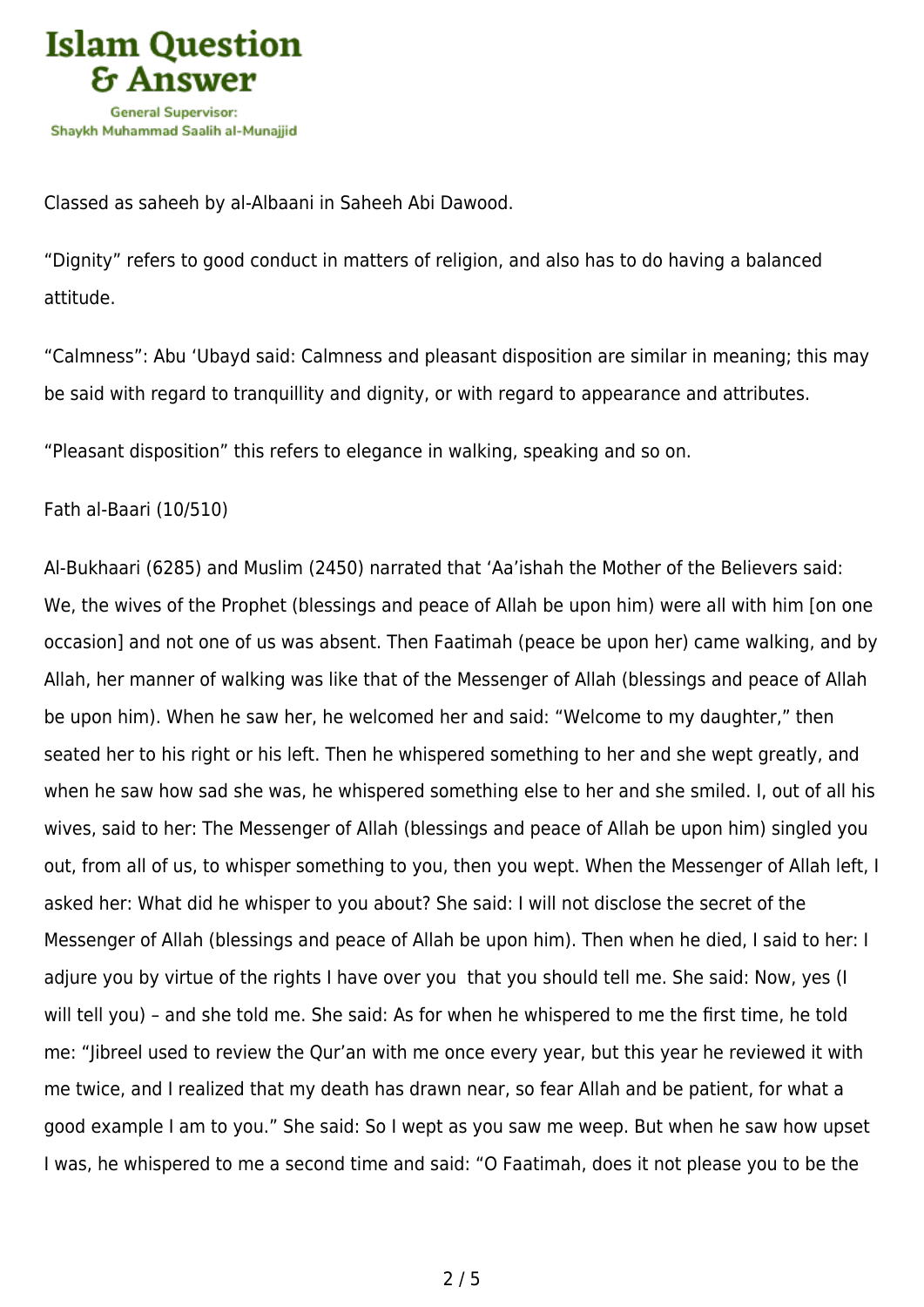

leader of the believing women, or the leader of the women of this ummah?"

Undoubtedly the fact that 'Aa'ishah narrated a hadeeth like this, which praises Faatimah (may Allah be pleased with her) in the highest terms and highlights her high status before Allah, may He be exalted, and before His Messenger (blessings and peace of Allah be upon him) offers definitive proof of her great love for her and her desire to convey that praise of her which surpasses all other.

Moreover, in the same hadeeth we see that she, among all the wives of the Prophet (blessings and peace of Allah be upon him) is the one who asked Faatimah, which indicates how close she was to her. Then she adjured her and confirmed her request by virtue of the rights that she had over Faatimah. Such a thing cannot be said unless there is a good and loving relationship.

Al-Qaari (may Allah have mercy on him) said: The words "I adjure you by virtue of the rights I have over you" mean: by virtue of the established motherhood (as 'Aa'ishah was a Mother of the Believers) or sisterhood or sincere love or prior friendship.

End quote from Mirqaat al-Mafaateeh (9/3964)

With regard to Faatimah (may Allah be pleased with her), she was no less loving and loyal, especially as she was aware of how dear 'Aa'ishah was to her father (blessings and peace of Allah be upon him). Al-Bukhaari (2581) and Muslim (2442) narrated that 'Aa'ishah, the wife of the Prophet (blessings and peace of Allah be upon him), said: The wives of the Prophet (blessings and peace of Allah be upon him) sent Faatimah the daughter of the Messenger of Allah (blessings and peace of Allah be upon him) to the Messenger of Allah (blessings and peace of Allah be upon him). She asked permission to enter when he was lying down with me under my cover, and he gave her permission. She said: O Messenger of Allah, your wives have sent me to you to ask you to be just with regard to the daughter of Abu Quhaafah. I ['Aa'ishah] kept quiet. The Messenger of Allah (blessings and peace of Allah be upon him) said to her: "O my daughter, do you not love that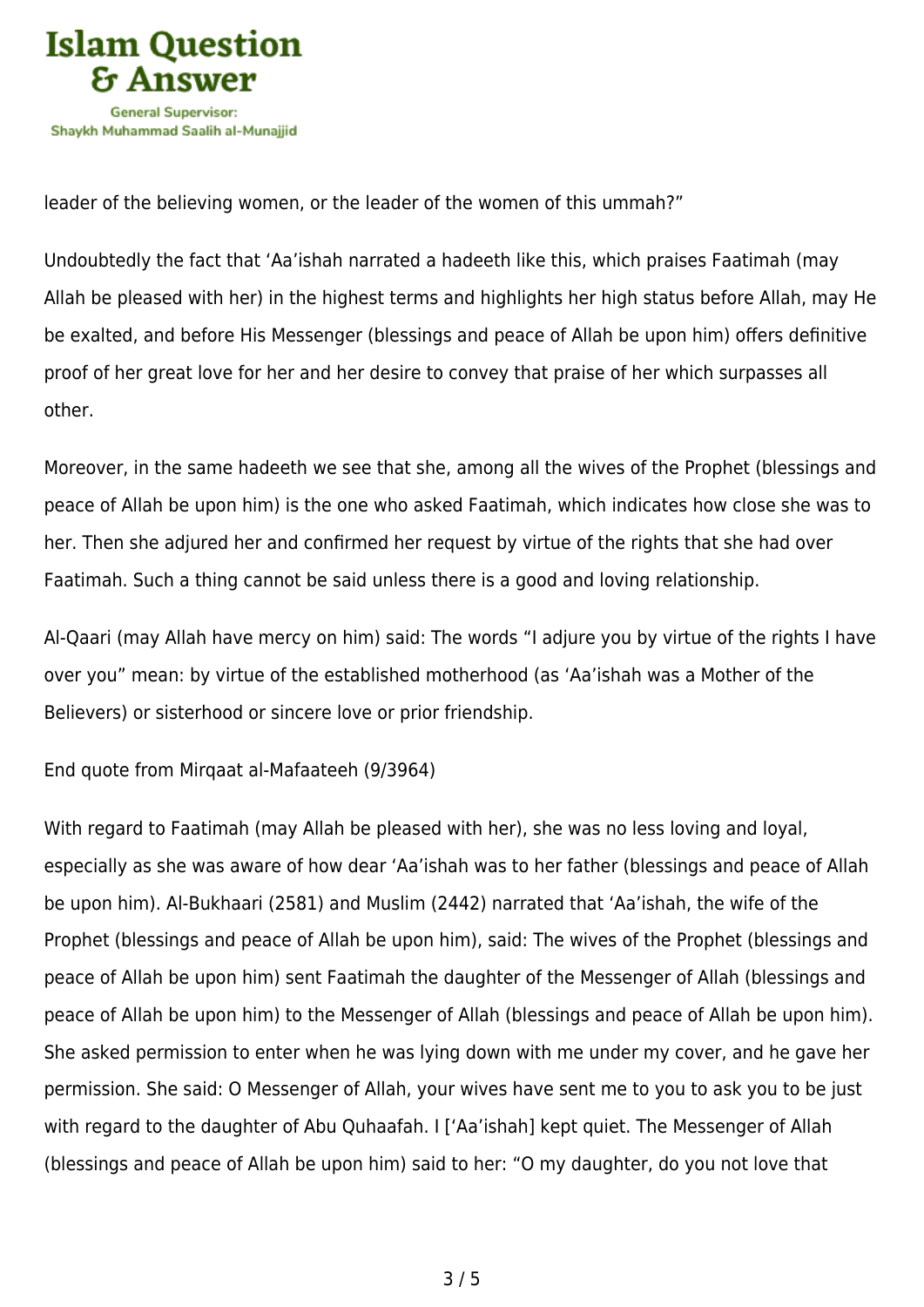

Shavkh Muhammad Saalih al-Munaiiid

which I love?" She said: Yes. He said: "Then love this one." Faatimah got up when she heard that from the Messenger of Allah (blessings and peace of Allah be upon him), and she went back to the wives of the Messenger of Allah (blessings and peace of Allah be upon him) and told them what she had said and what the Messenger of Allah (blessings and peace of Allah be upon him) had said to her. They said to her: You have been of no avail for us. Go back to the Messenger of Allah (blessings and peace of Allah be upon him) and say to him: Your wives urge you to be just with regard to the daughter of Abu Quhaafah. Faatimah said: By Allah, I will never speak to him about her.

Undoubtedly Faatimah (may Allah be pleased with her) heeded the advice of her father (blessings and peace of Allah be upon him) with regard to 'Aa'ishah (may Allah be pleased with her), when he said to her: "O my daughter, do you not love that which I love?" She said: Yes. He said: "Then love this one."

Al-Bukhaari (5361) and Muslim (2727) narrated from 'Ali (may Allah be pleased with her) that Faatimah (peace be upon her) came to the Prophet (blessings and peace of Allah be upon him) to complain about the pain caused to her hand by the mill, and she had heard that some prisoners had been brought to the Prophet (blessings and peace of Allah be upon him). But she not find him, so she told 'Aa'ishah about that. When the Prophet (blessings and peace of Allah be upon him) came, 'Aa'ishah told him (about Faatimah coming to her). He ['Ali] said: (The Prophet (blessings and peace of Allah be upon him)) came to us, and we had gone to bed. We started to get up, but he said: "Stay where you are." Then he came and sat between me and her, until I could feel the coolness of his foot on my stomach. Then he said: "Shall I not teach you something better than what you asked for? When you go to your bed, glorify Allah thirty-three times, praise Him thirtythree times and magnify Him thirty-four times. That is better for you than a servant."

The fact that she spoke to 'Aa'ishah about such a matter is indicative of the good relationship between them, and highlights the fact that she trusted her and valued her opinion. Her